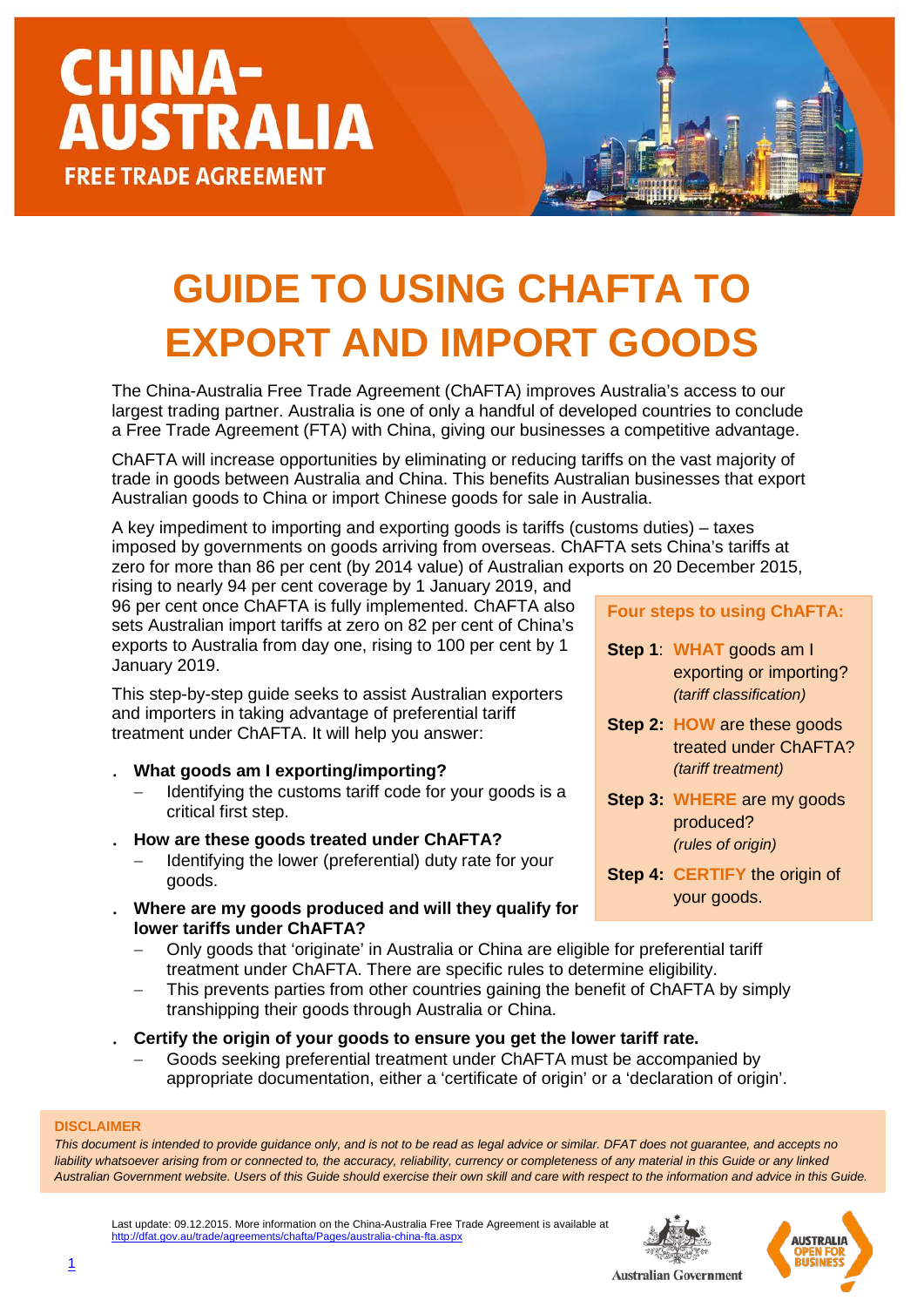1 WHAT

**STEP 1: IDENTIFY THE TARIFF** 

Determining how ChAFTA treats a particular good depends on correct

In ChAFTA, goods are identified by

system known as the *Harmonized Commodity Description and Coding System*, commonly referred to as the **Harmonized System (HS)**. The HS is a classification system of more than 5200 six-digit product categories (see table on page 4 for examples). Typically, countries further sub-divide the six-digit HS product categories into eight-digit or more tariff lines for greater specificity (Australia and China both use eight-digit tariff codes for customs duties). Tariff codes beyond the HS six-digit level are not comparable

reference to an internationally-recognised

There are multiple ways to find out the HS

[3 of the Customs Tariff Act 1995.](http://www.customs.gov.au/tariff/tariff2012.asp)

2. For exports to China, refer to the Schedule of Chinese tariff commitments – available at the Department of Foreign Affairs and Trade (DFAT) [China FTA page](http://dfat.gov.au/trade/agreements/chafta/official-documents/Pages/official-documents.aspx) to

code applicable to your product:

1. For imports to Australia, use the working tariff provided by the *Department of Immigration and Border Protection* (DIBP) which lists all tariff classifications under [Schedule](http://www.customs.gov.au/tariff/tariff2012.asp) 

identification of that good.

between countries.

**Classification** 

**CLASSIFICATION OF YOUR GOODS**

search for your product by name.

#### Advance Rulings

Australia and China are required to provide written advance rulings on tariff classification and origin in response to requests by importers, exporters or any person with a justifiable reason. This gives greater certainty to businesses.

'Advance rulings' can cover the HS classification applicable to your goods and/or whether your goods are considered 'originating' for the purposes of ChAFTA (see Step 3).

#### *Exporters*

Australian exporters may seek formal advice from the China Customs Service on the tariff classification of the goods intended for export to China, as well as a ruling on origin. This is called an 'advance ruling' – an official ruling for your goods which is binding on the importing Customs administration. Further details on seeking advance rulings will be provided by China shortly before the FTA enters into force. DFAT will update this guide when this information becomes available.

Your importer into China or your customs broker may be able to assist you with this process.

#### *Importers*

If you are importing goods into Australia and would like an advance ruling on a classification or origin of a good, please contact the DIBP. More information can be found at:

[www.border.gov.au/Busi/Free/China](http://www.border.gov.au/Busi/Free/China)  [\(Form B659](http://www.border.gov.au/Forms/Documents/b659.pdf) will allow you to apply for an advance ruling).

Last update: 09.12.2015. More information on the China-Australia Free Trade Agreement is available at <http://dfat.gov.au/trade/agreements/chafta/Pages/australia-china-fta.aspx>





#### **Australian Government**

2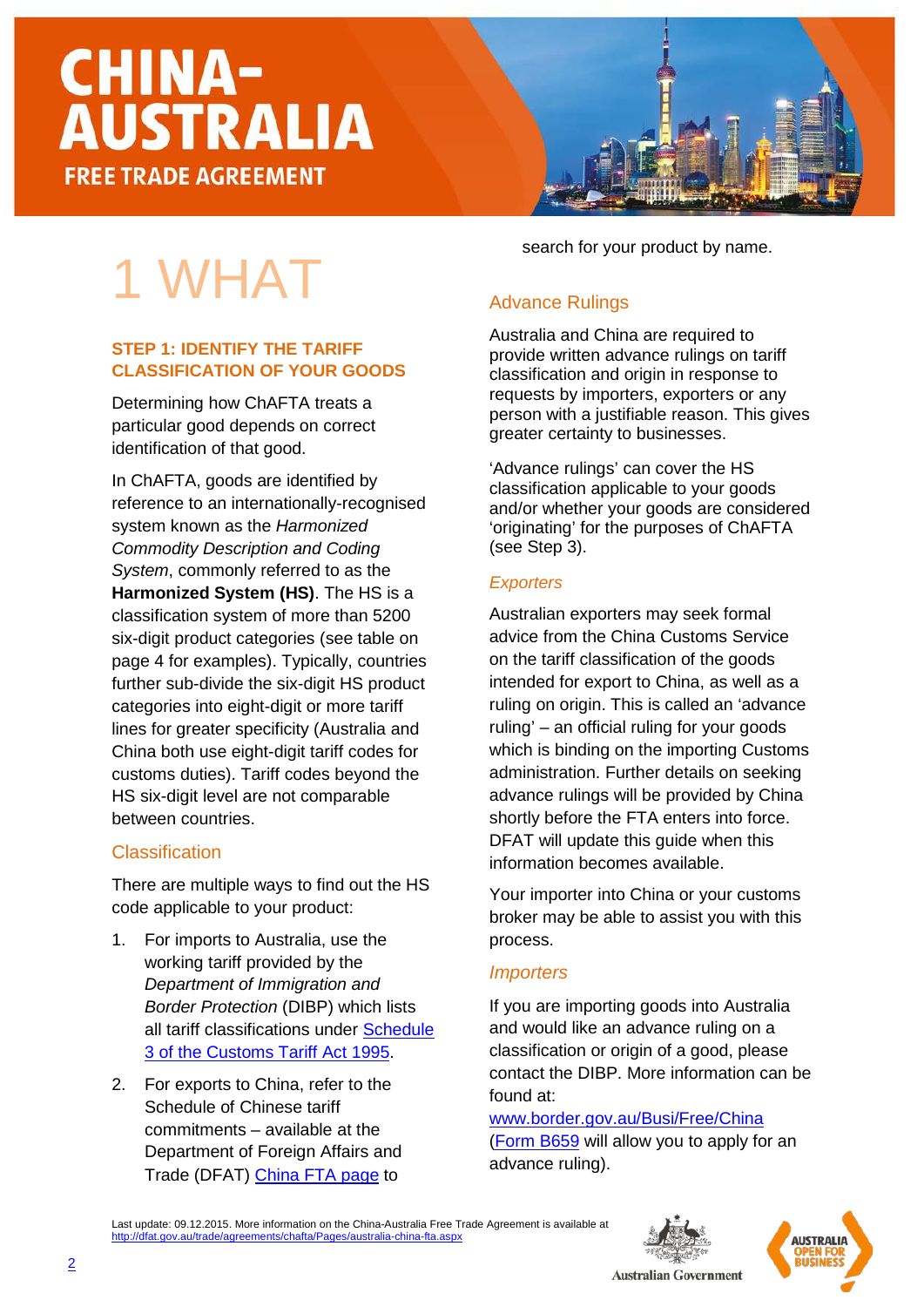### 2 HOW

#### **STEP 2: UNDERSTAND HOW YOUR GOODS WILL BE TREATED UNDER CHAFTA**

Once you have the tariff code, you can determine how your goods will be treated under ChAFTA. Both China and Australia have set out their commitments to reduce duty rates on goods in lists, called tariff schedules (based on the HS).

What year has ChAFTA

**Year of ChAFTA's operation**

reached now?

**Date** 

**commencing**

When reading the tariff schedules, it is important to understand the relevant 'year' of ChAFTA's operation. Year one under ChAFTA is the date of entery into force in 20 December 2015. The remainder of the agreement is therefore dated as follows:

The schedules contain thousands of rows of tariff lines that show in a column the base duty rate on which reductions occur. In a separate column a code is used to indicate the tariff staging category followed by columns indicating the preferential duty rate each year from entry into force until full implementation.

Both countries tariff schedules can be found in ChAFTA Chapter Two, *Trade in Goods: Annex I – Schedule in Relation to Article 2.4 (Elimination of Customs Duties)*, available at [www.dfat.gov.au/trade/agr](http://www.dfat.gov.au/trade/agreements/chafta/official-documents/Pages/official-documents.aspx) [eements/chafta/official](http://www.dfat.gov.au/trade/agreements/chafta/official-documents/Pages/official-documents.aspx)[documents/Pages/official](http://www.dfat.gov.au/trade/agreements/chafta/official-documents/Pages/official-documents.aspx)[documents.aspx.](http://www.dfat.gov.au/trade/agreements/chafta/official-documents/Pages/official-documents.aspx)

#### **Exporters**

If you are exporting to China, you will need to

check China's tariff schedule (found [here\)](http://dfat.gov.au/trade/agreements/chafta/official-documents/Pages/official-documents.aspx). China's staging categories range from A-0, indicating elimination on 20 December 2015, to B-15, indicating gradual

elimination of the tariff over 15 equal annual stages, beginning on the date of ChAFTA's entry into force (20 December 2015).

There are also two special categories relating to tariffs which will be eliminated over 10 or 12 years respectively but where a special agricultural safeguard may apply.

> Category D relates to tariffs which will not be subject to any changes under ChAFTA. On these products, the general most-favoured nation (MFN) tariff rate will continue to apply (i.e. there is no preferential access under ChAFTA).

For wool exports to China, ChAFTA also allows a certain volume of Australian exports, which would otherwise be subject to a tariff, to be imported duty free (referred to as a country specific tariff-rate quota). This allows Australian businesses to export duty free (the 'in-quota' rate) up to a combined total of 30,000 tonnes annually from 20 December 2015 and growing over nine years to 44,324 tonnes. Details of the wool tariff quota are found in [ChAFTA Annex 2-A.](http://dfat.gov.au/trade/agreements/chafta/official-documents/Documents/chafta-chapter-2-trade-in-goods.docx) Australia also continues to be able to access China's WTO Tariff Quota for wool at in-quota rates of 1-3 per cent up to a volume of 287,000 tonnes per annum.

All of these categories and conditions are explained in [Chapter Two](http://dfat.gov.au/trade/agreements/chafta/official-documents/Documents/chafta-chapter-2-trade-in-goods.docx)  [of ChAFTA](http://dfat.gov.au/trade/agreements/chafta/official-documents/Documents/chafta-chapter-2-trade-in-goods.docx) and related annexures.

Last update: 09.12.2015. More information on the China-Australia Free Trade Agreement is available at alia-china-fta.aspx



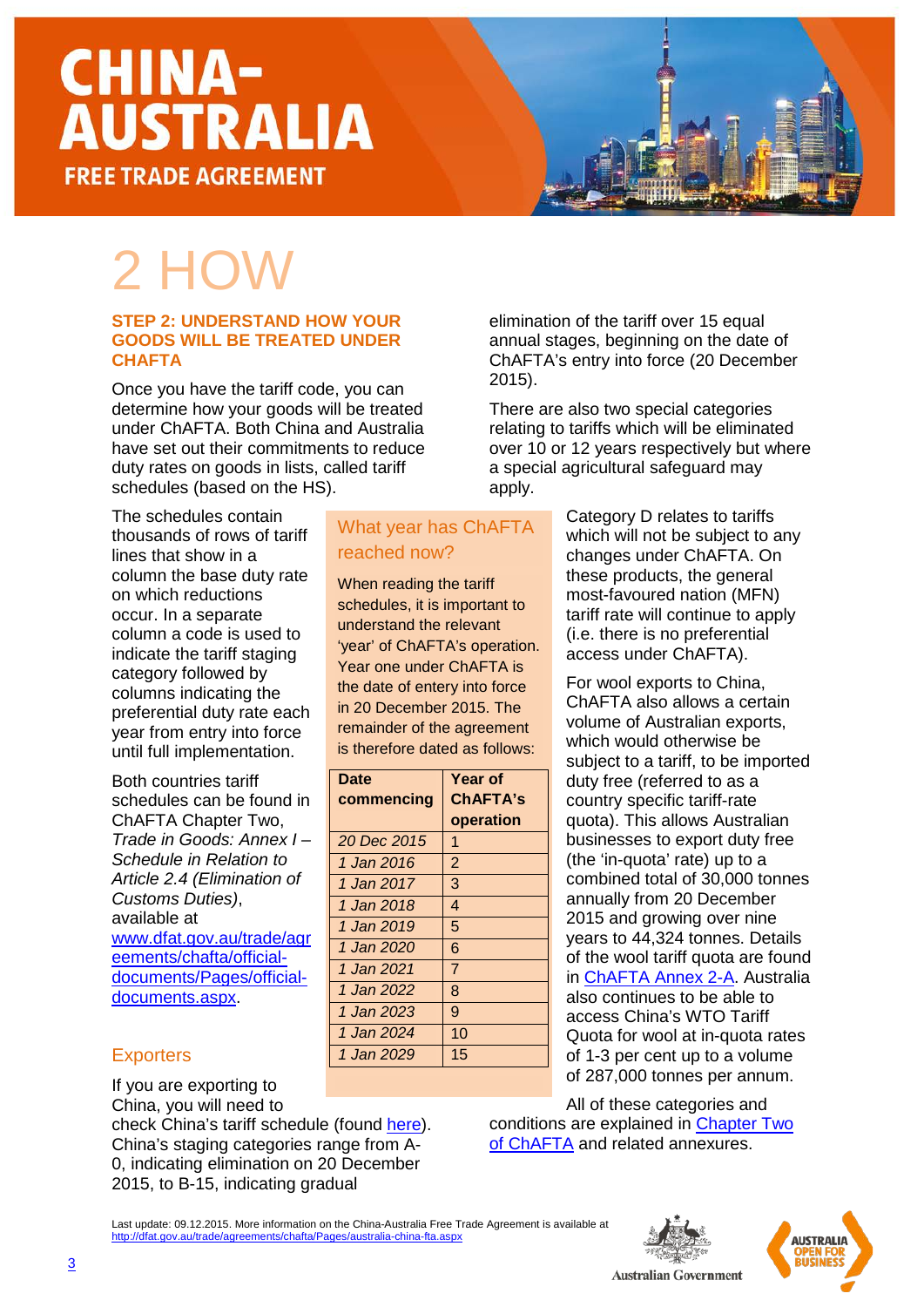#### **Importers**

If you are importing from China, you will need to check Australia's tariff schedule (found [here\)](http://dfat.gov.au/trade/agreements/chafta/official-documents/Pages/official-documents.aspx). Australian staging categories range from 0, indicating immediate elimination on entry into force (20 December 2015), to 5, indicating gradual elimination of the base duty rate over 5 equal annual stages, beginning on entry into force of ChAFTA.

Reading the Tariff Schedule – examples

Each tariff line contains the following details:

- $\cdot$  a 'base rate' column showing the base duty rate or tariff that applied in 2013. This is the starting point on which tariff treatment occurs; and
- · the tariff that will be applied according to the year of ChAFTA implementation.

For example, using China's schedule:

| <b>HS Code</b> | <b>Description</b>              | <b>Base</b><br>Rate | <b>Staging</b><br><b>Category</b> | Year<br>$\blacksquare$<br>20<br><b>Dec</b><br>2015 | Year<br>$\mathbf{2}$<br>1<br><b>Jan</b><br>2016 | Year<br>3<br>1<br>Jan<br>2017 | Year<br>4<br>1<br>Jan<br>2018 | Year<br>5<br>$\mathbf 1$<br>Jan<br>2019 | Year<br>6<br>$\mathbf{1}$<br><b>Jan</b><br>2020 | Year<br>7<br>1<br><b>Jan</b><br>2021 | Year<br>8<br>$\blacktriangleleft$<br>Jan<br>2022 | Year<br>9<br>$\mathbf 1$<br><b>Jan</b><br>2023 | Year<br>10<br>1<br>Jan<br>2024 |
|----------------|---------------------------------|---------------------|-----------------------------------|----------------------------------------------------|-------------------------------------------------|-------------------------------|-------------------------------|-----------------------------------------|-------------------------------------------------|--------------------------------------|--------------------------------------------------|------------------------------------------------|--------------------------------|
| 07131090       | Other dried<br>peas,<br>shelled | 5                   | $A - 0$                           | $0\%$                                              |                                                 |                               |                               |                                         |                                                 |                                      |                                                  |                                                |                                |
| 04051000       | <b>Butter</b>                   | 10                  | $B-10$                            | 9%                                                 | 8%                                              | 7%                            | 6%                            | 5%                                      | 4%                                              | 3%                                   | 2%                                               | 1%                                             | 0%                             |

For dried peas, China's base tariff is five per cent; this will be eliminated on the day of entry into force (year 1) of ChAFTA, and remain zero from there on.

In the case of butter, China's base tariff is 10 per cent; this tariff will be reduced to and bound at zero for products of Australian origin, over ten (10) equal annual stages beginning from entry into force (year 1) of the agreement. These goods shall be free of customs duty ten years after entry into force.

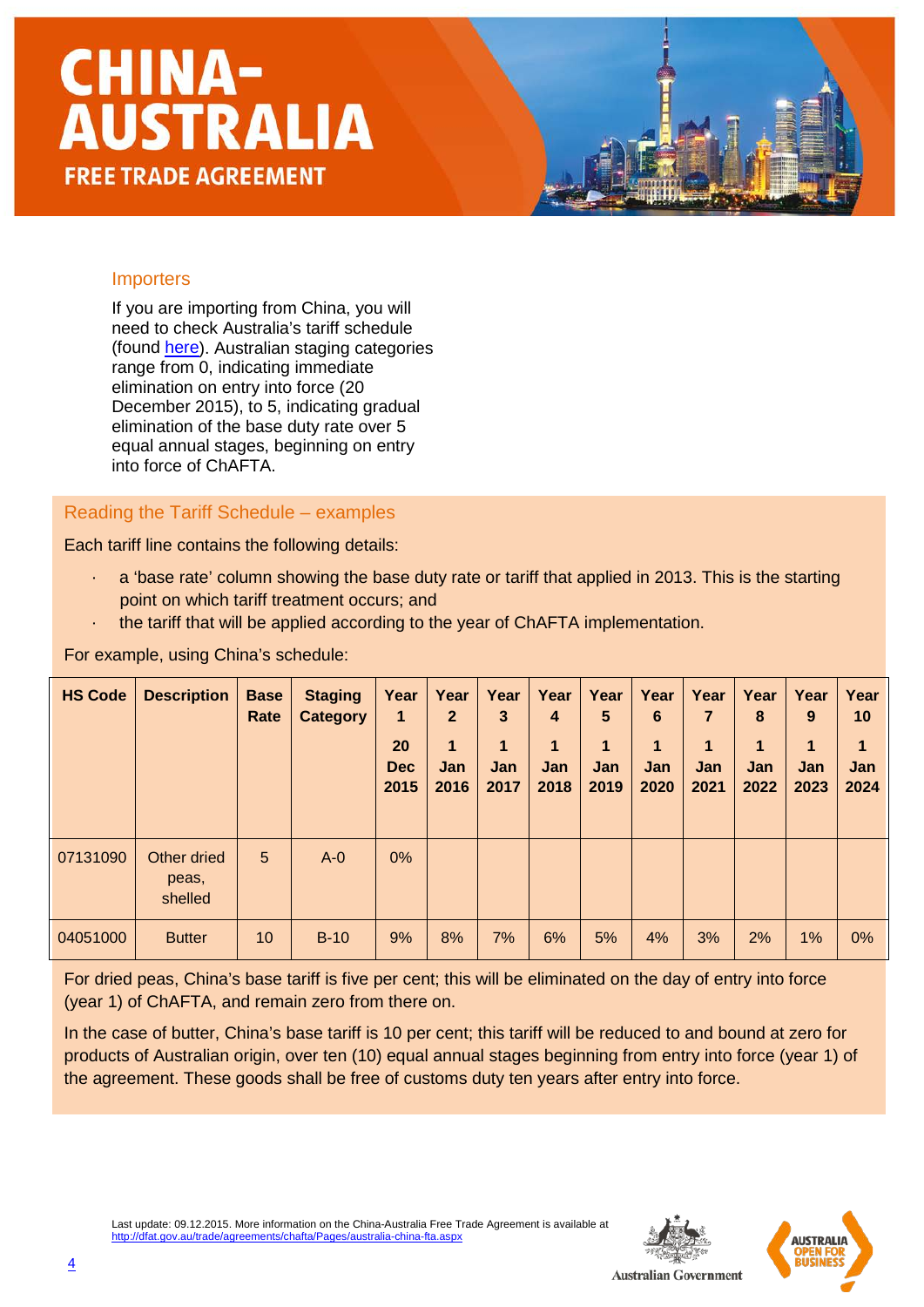### 3 WHERE?

#### **STEP 3: DETERMINE WHETHER YOUR GOODS MEET RULES OF ORIGIN REQUIREMENTS**

ChAFTA preferential rules of origin (ROO) are agreed criteria used to ensure that only goods originating in either China or Australia enjoy duty preferences under the agreement. Preferential ROO are required to prevent transhipment, whereby goods from a third party are redirected through either China or Australia to take advantage of the FTA to avoid the payment of import tariffs. Any imports into China or Australia that do not comply with the ROO set out in [Chapter 3](http://dfat.gov.au/trade/agreements/chafta/official-documents/Documents/chafta-chapter-3-rules-of-origin-and-implementation-procedures.docx) and [Annex II](http://dfat.gov.au/trade/agreements/chafta/official-documents/Documents/chafta-annex-ii-product-specific-rules-of-origin.docx) (*Product Specific Rules of Origin*) will be subject to the general rate of duty instead of the preferential rates available under ChAFTA.

In general, a good will qualify as 'originating' under ChAFTA if it is:

- 'wholly obtained' or produced entirely in China or Australia (or both);
- . produced entirely in China or Australia (or both), from materials classified as 'originating' under the ROO; or
- . manufactured in China or Australia (or both) using inputs from other countries, while meeting the Product Specific Rule (PSR) applicable to that good.

#### Wholly Obtained Goods

Wholly obtained goods are goods which are exclusively derived from one country. Typically these are agricultural goods and natural resources. The table on page 10 sets out the categories of goods which ChAFTA treats as wholly obtained.

ChAFTA also treats goods that are made exclusively from wholly obtained goods as being wholly obtained [\(Article. 3.3](http://dfat.gov.au/trade/agreements/chafta/official-documents/Documents/chafta-chapter-3-rules-of-origin-and-implementation-procedures.docx) (j)).

#### Goods produced entirely in Australia or **China**

Goods produced entirely in China or Australia (or both), from materials classified as 'wholly obtained' or 'originating' under the Rules of Origin (ROO), will qualify as 'originating' under ChAFTA and qualify for preferential tariff treatment.

#### Goods containing inputs from outside China or Australia

Goods made from inputs sourced from outside China or Australia may still qualify as originating, as long as they have undergone a 'substantial transformation' in China or Australia (or both).

Product Specific Rules (PSRs) set out in ChAFTA Chapter Two- [Annex II: Product](http://dfat.gov.au/trade/agreements/chafta/official-documents/Documents/chafta-annex-ii-product-specific-rules-of-origin.docx)  [Specific Rules of Origin,](http://dfat.gov.au/trade/agreements/chafta/official-documents/Documents/chafta-annex-ii-product-specific-rules-of-origin.docx) provide rules by which China and Australian customs authorities will determine whether a good has undergone a substantial transformation. If your good contains inputs from outside Australia or China, you will need to check the applicable PSR to





![](_page_4_Picture_18.jpeg)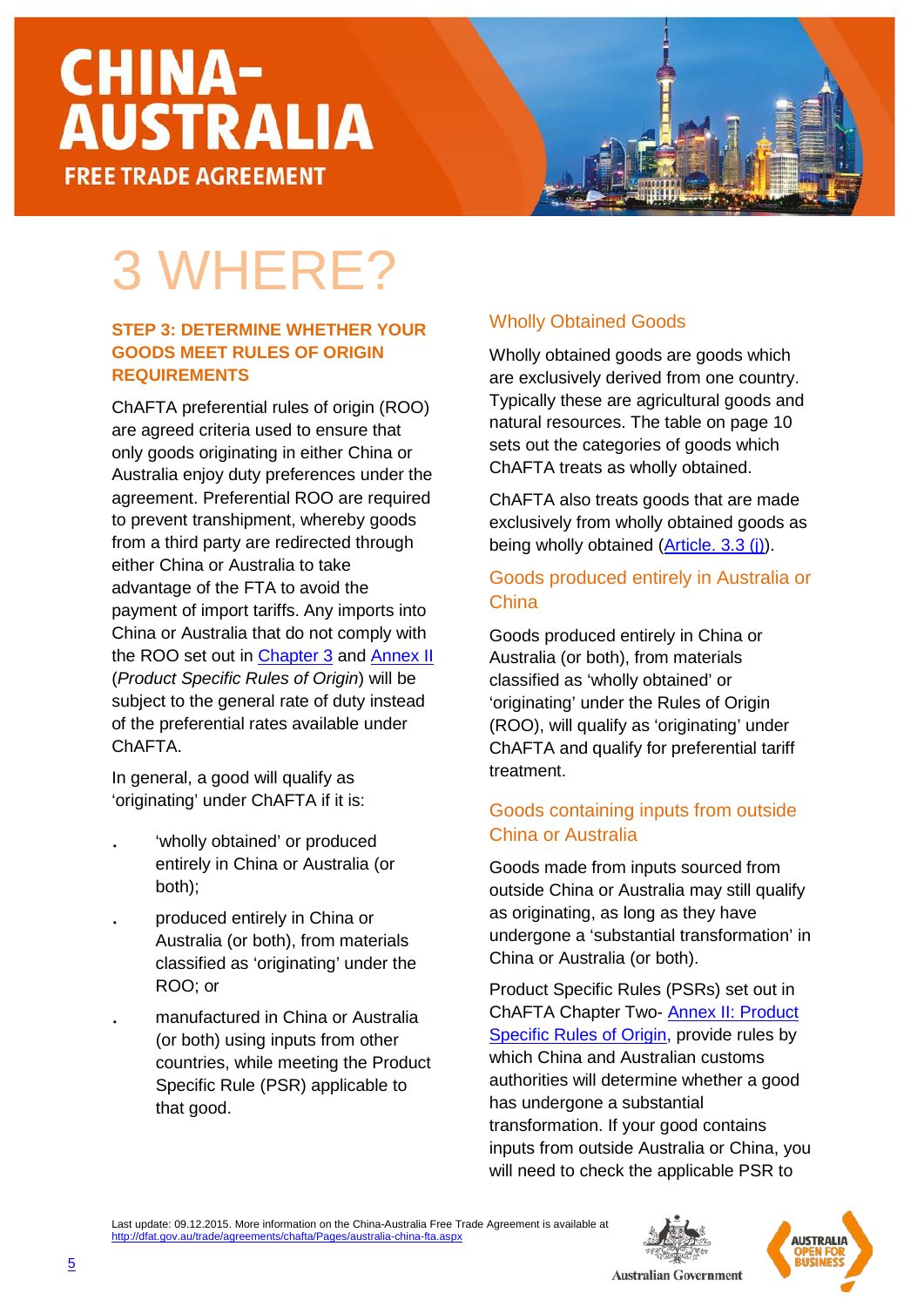determine whether your good qualifies as originating.

#### Understanding PSRs

#### *Change in tariff classification*

Most PSRs in ChAFTA apply a change in tariff classification (CTC) approach. A CTC rule requires that any non-originating inputs/materials that are incorporated into the final good undergo a specified change in tariff classification (HS code) in Australia or China.

For example, pure gold (HS 7108.13) has a different classification to gold jewellery (HS 7113.19). In the process of being incorporated into jewellery, the tariff classification of gold changes. The ChAFTA PSRs mean that jewellery manufactured in Australia or China from imported gold would count as 'originating', regardless of where the original gold came from.

Different products may be subject to different CTC rules. There are three levels of CTC rule which could apply:

- . **Change in Chapter** (CC) change in any of the first two digits (or 'chapter') of the HS code of nonoriginating materials once part of the finished product. E.g. importing steel (from HS Chapter **72**) and making hand-operated spanners or wrenches (HS code **82**04).
- . **Change in tariff heading** (CTH) change in any of the first four digits of the HS code of non-originating materials once part of the finished product. E.g. changing pure gold (HS **7108**.13) to gold jewellery (HS **7113**.19).

#### . **Change in tariff subheading**

(CTSH) – change in any of the six digits of the HS code of nonoriginating materials once part of the finished product. E.g. importing an antisera or immunological product (HS **3002.10**) and using it to produce a vaccine for human medicine (HS **3002.20**).

Some CTC rules specifically exclude the possibility of applying a CTC rule to certain inputs. This is done by excluding chapters. For example, caustic soda in solution (HS 2815.12) is 'CTSH except from 2815.11'. Subheading 2815.11 includes caustic soda as a solid. This rule therefore means that if you import nonoriginating solid caustic soda and simply mix it with water to produce a caustic soda solution, you will not be eligible for a preferential customs duty when it is exported to China.

#### *Regional Value Content*

A CTC is not the only way to identify substantial transformations. Some PSRs require a product to have undergone a specific amount of value-add in China or Australia, measured by the regional value content (RVC) of the good. Some PSRs provide an RVC rule as an alternative to a CTC rule, others require an RVC in addition to a CTC rule.

An RVC approach stipulates that originating materials and processes must represent a specific proportion of the product's final value. More information about calculating RVC is provided on page 11.

Last update: 09.12.2015. More information on the China-Australia Free Trade Agreement is available at china-fta.aspx

![](_page_5_Picture_16.jpeg)

![](_page_5_Picture_17.jpeg)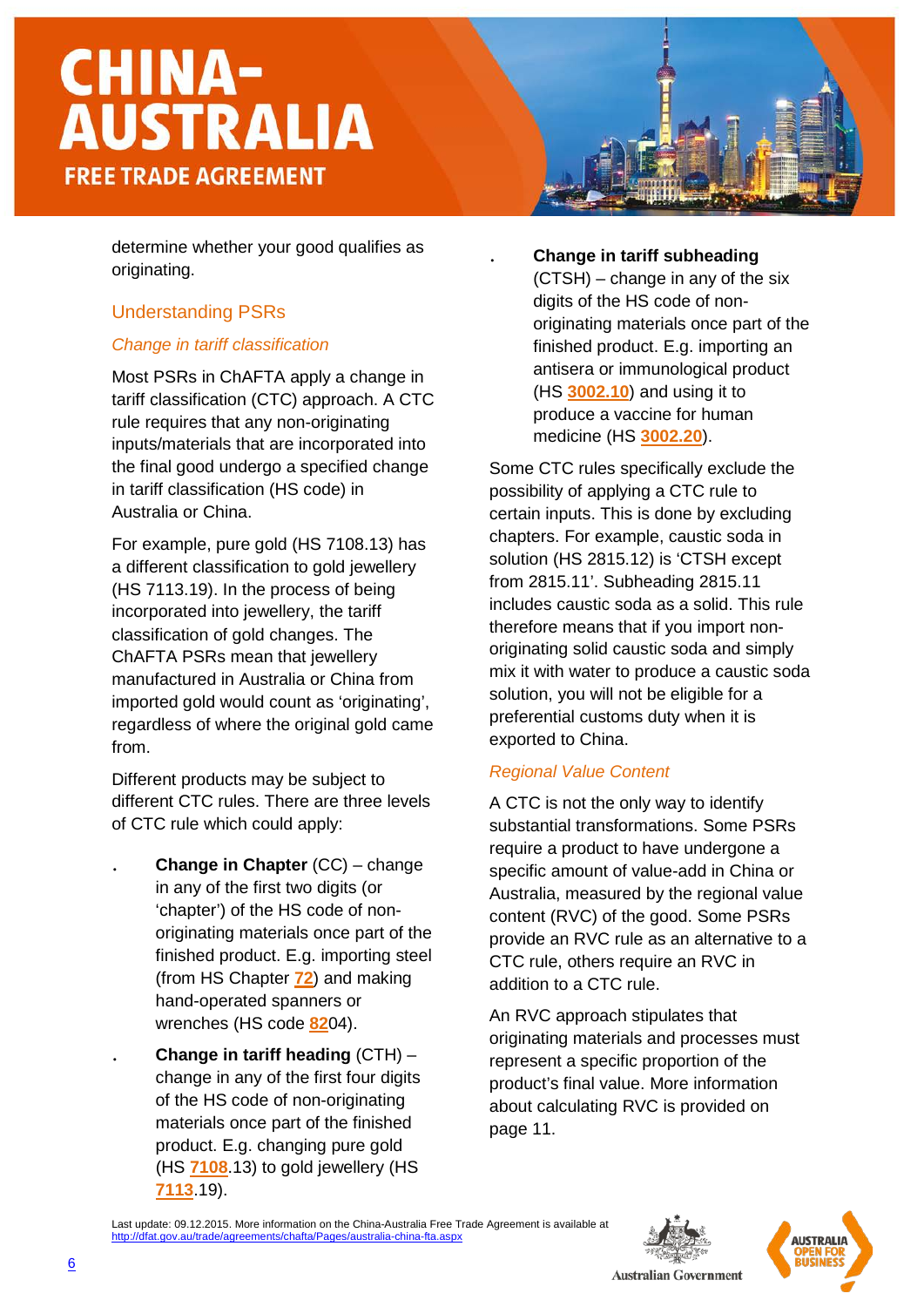![](_page_6_Picture_1.jpeg)

#### *Other Approaches*

Some PSRs allow for a process to grant originating status, for example:

- . processes that involve various chemical reactions may grant origin on the resulting new chemicals;
- . for some agricultural products, smoking of imported fresh produce may grant origin; and

for some textile products, fully finishing imported raw fabric may grant origin.

#### *Note*

It is important to remember that ROO requirements do not replace any other import requirements such as import licences and biosecurity approvals.

#### *How to find the PSR applicable to your product*

Using the tariff classification from step 1, you can check [Annex II: Product Specific Rules of](http://dfat.gov.au/trade/agreements/chafta/official-documents/Documents/chafta-annex-ii-product-specific-rules-of-origin.docx)  Origin

Using your goods tariff code, you can identify the relevant entry in the schedule. Note that PSRs are listed at the chapter (two digit), heading (four digit) or sub-heading (six-digit) level. Once you have found the relevant entry, the third column will identify the PSR for that product. For example:

| <b>HS Code</b> | <b>Description</b>                                                        | <b>PSR</b>                                                        |
|----------------|---------------------------------------------------------------------------|-------------------------------------------------------------------|
| Chapter<br>19  | Preparations of cereals, flour, starch or milk; pastry<br>cooks' products | <b>CC</b>                                                         |
| 2711           | Petroleum gases and other gaseous hydrocarbons                            | <b>CTH</b>                                                        |
| 2818.20        | - Aluminium oxide, other than artificial corundum                         | <b>CTSH</b> except from<br>heading 26.06 or<br>subheading 2620.40 |

In the above example, non-originating inputs into preparations, such as biscuits, must undergo a change in chapter (change in the first two digits of the HS classification).

Petroleum gases, on the other hand, must have all non-originating materials used in production undergo a change in the tariff classification at the 4-digit level. Aluminium oxide must undergo the change in tariff classification at the 6-digit level and not use non-originating products from 2606 (aluminium ores) or 2620.40 (aluminium slag or residue).

Further information can be found in the headnotes to Annex II or by contacting your customs broker.

![](_page_6_Picture_16.jpeg)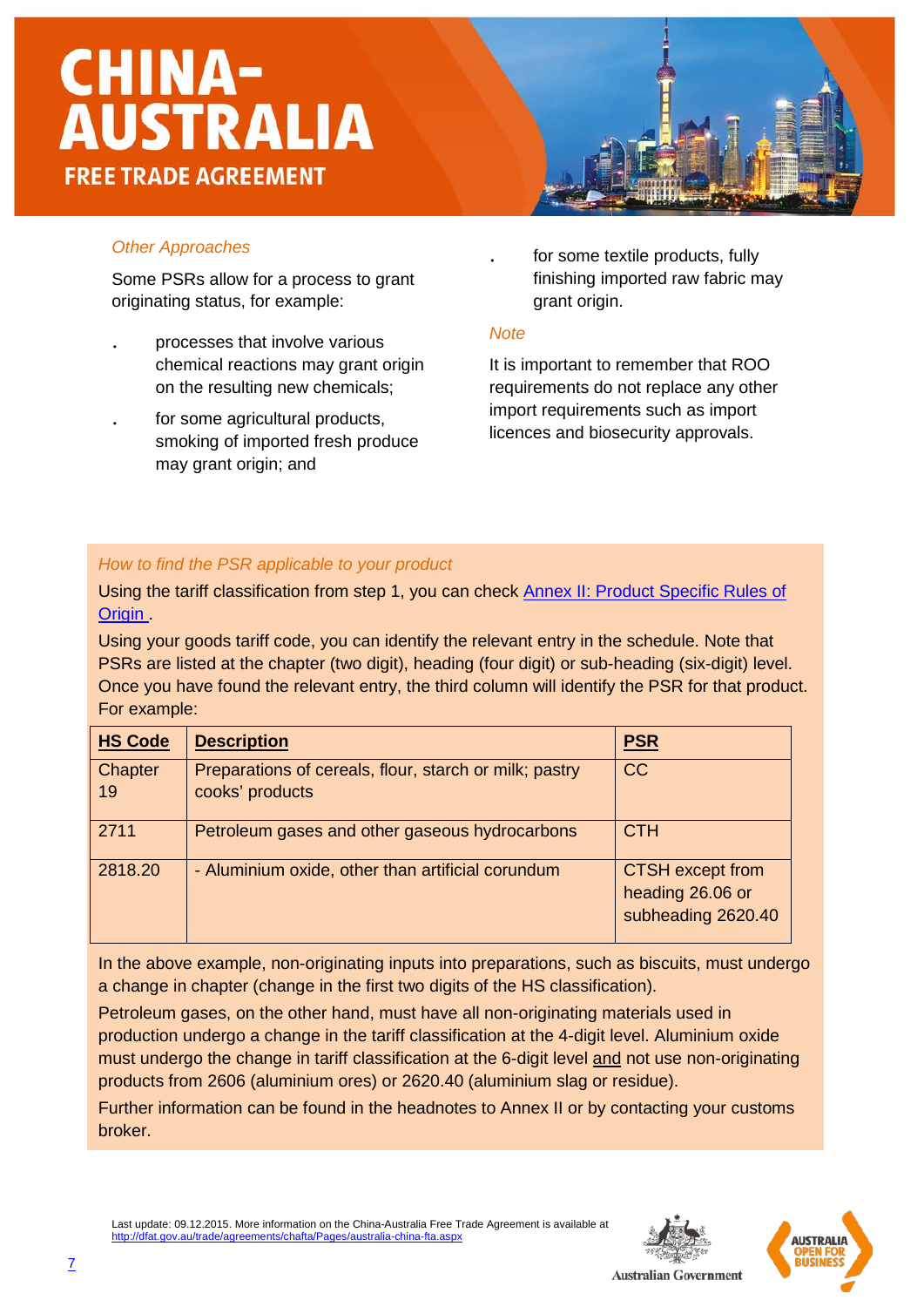#### Other Important ROOs

There are other important factors to take into account in understanding whether your good qualifies as originating.

#### *De Minimis*

Where a good contains a small amount of imported inputs, but those non-originating inputs fail to achieve the necessary CTC once incorporated in the final good, the product may still qualify as originating. If the value of all non-originating materials used in producing the good does not exceed 10 per cent of the value of the good, the product will count as originating under the *de minimis* rule. The goods seeking *de minimis* classification must comply with any other applicable requirements of the ROOs. Further information in ChAFTA Article. 3.7. Box 3 on page 11 provides details on calculating a good's value.

#### *Cumulation*

The rule of cumulation provides that goods which are originating in one country are considered originating in the other for the purposes of ChAFTA. Thus, if Australianoriginating goods were incorporated into a product made in China, that input would be treated as if it originated in China.

#### *Fungible materials*

Fungible materials are those which are identical or interchangeable, because they are of the same kind of commercial quality, possess the same technical and physical characteristics, and, once mixed, cannot be readily distinguished. Examples include natural gas, grain, or simple parts (e.g. rivets). Specific accounting rules apply to exporters wishing to demonstrate

that fungible goods are originating under ChAFTA. More information is available in [Article. 3.9](http://dfat.gov.au/trade/agreements/chafta/official-documents/Documents/chafta-chapter-3-rules-of-origin-and-implementation-procedures.docx)

#### *Minimal operations or processes*

Goods will not qualify as originating if they have only undergone a simple process such as packaging, simple grinding or washing. A full list of processes that will not confer origin is available in [ChAFTA](http://dfat.gov.au/trade/agreements/chafta/official-documents/Documents/chafta-chapter-3-rules-of-origin-and-implementation-procedures.docx) [Article](http://dfat.gov.au/trade/agreements/chafta/official-documents/Documents/chafta-chapter-3-rules-of-origin-and-implementation-procedures.docx) 3.12.

#### *Neutral elements*

Materials which are used in the production of a good, but are not physically part of it, are not counted in determining whether a product is originating. Examples include fuel and energy, tools, moulds, catalysts and solvents. A full list is available in ChAFTA [Article. 3.11.](http://dfat.gov.au/trade/agreements/chafta/official-documents/Documents/chafta-chapter-3-rules-of-origin-and-implementation-procedures.docx)

#### *Accessories, spare parts and tools*

The origin of accessories, spare parts or tools presented and classified with a good will not be taken into account to assess whether a good has complied with applicable ROOs, provided that the quantity of accessories is what is customarily supplied with those finished goods and they are not invoiced separately. The value of accessories, spare parts and tools is considered, however, in assessing a good for the purposes of an RVC rule.

#### *Packing, packages and containers*

Packing materials and containers for shipping and transport (not retail packaging) can be disregarded when determining the origin of a good. [Article](http://dfat.gov.au/trade/agreements/chafta/official-documents/Documents/chafta-chapter-3-rules-of-origin-and-implementation-procedures.docx) [3.10](http://dfat.gov.au/trade/agreements/chafta/official-documents/Documents/chafta-chapter-3-rules-of-origin-and-implementation-procedures.docx) provides further detail.

Retail packaging materials, provided that they are classified with the good, are not

Last update: 09.12.2015. More information on the China-Australia Free Trade Agreement is available at <http://dfat.gov.au/trade/agreements/chafta/Pages/australia-china-fta.aspx>

![](_page_7_Picture_20.jpeg)

![](_page_7_Picture_21.jpeg)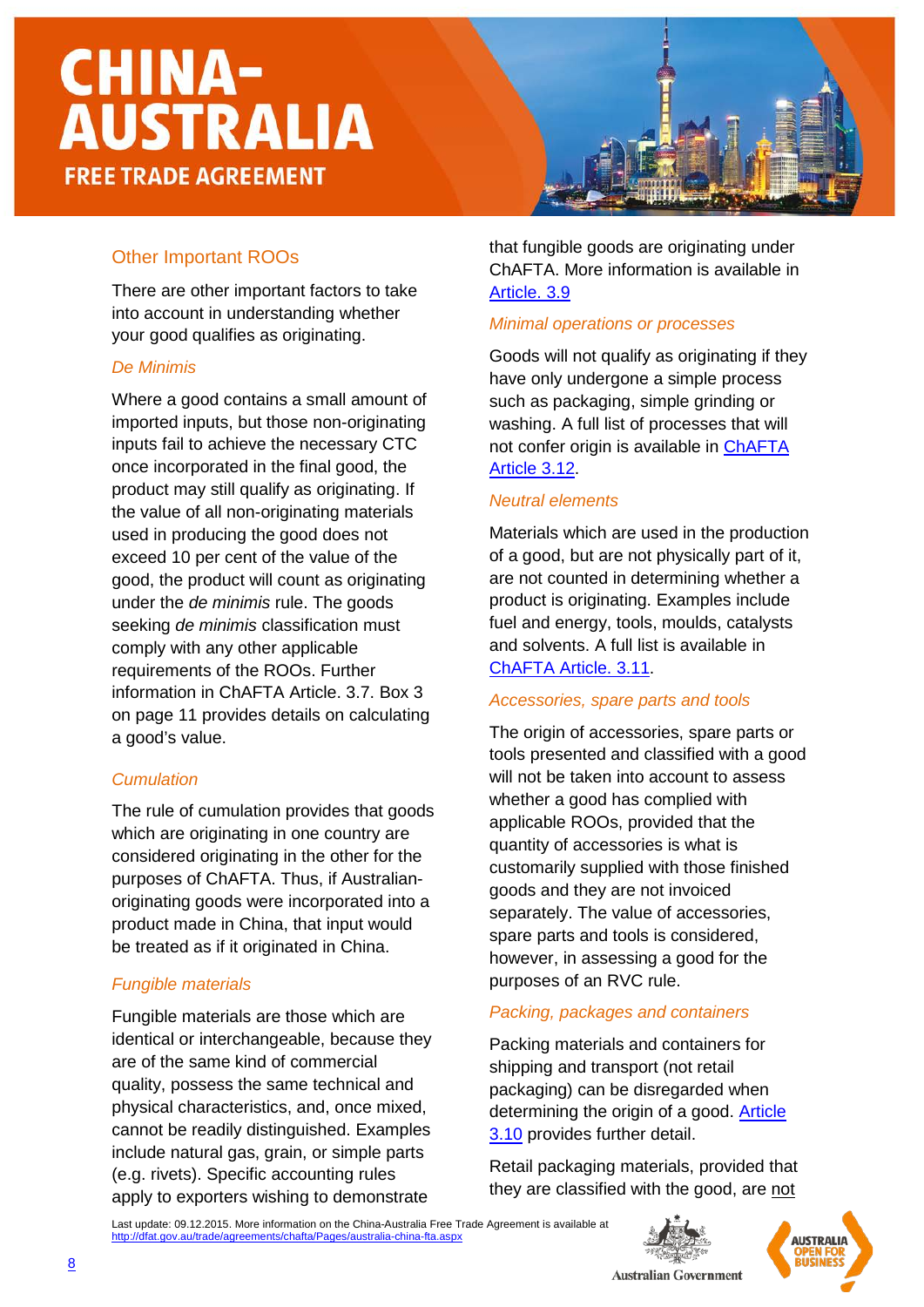taken into account in determining whether a product is originating. For example, in the case of wine bottled in non-originating bottles for retail sale, the bottles would not be taken into account in assessing whether the wine itself was originating. However, retail packaging materials are considered in assessing the value of nonoriginating materials in a good for the purposes of an RVC rule, where one applies. Further information can be found in [ChAFTA](http://dfat.gov.au/trade/agreements/chafta/official-documents/Documents/chafta-chapter-3-rules-of-origin-and-implementation-procedures.docx) Article 3.10.

#### *Transit through a third-party*

ChAFTA is designed to reflect modern trading practices, including the use of transport and distribution hubs for consignments of goods. Provided that goods meet a range of conditions including:

- the goods do not undergo any operation other than unloading, reloading, storing, repacking, relabelling, splitting up for transport reasons or any operation necessary to preserve the goods in good condition to be transported on to China or Australia; and
- the goods are not stored temporarily in a transport hub for longer than 12 months.

Under the treaty, parties may require specific additional documentation on customs control (and non-manipulation) for trans-shipped goods.

For goods transhipped through a third party into Australia, including Singapore and Hong Kong, Australia will not require any specific additional documentation to grant lower tariff treatment under the FTA; other than the commercial documentation ordinarily required to be kept by importers.

Before entry into force, China will confirm any specific additional documentation requirements for goods transhipped into China (including through Hong Kong and Singapore) that seek preferential treatment. This guide will be updated to outline China's requirements.

![](_page_8_Picture_10.jpeg)

Last update: 09.12.2015. More information on the China-Australia Free Trade Agreement is available at <http://dfat.gov.au/trade/agreements/chafta/Pages/australia-china-fta.aspx>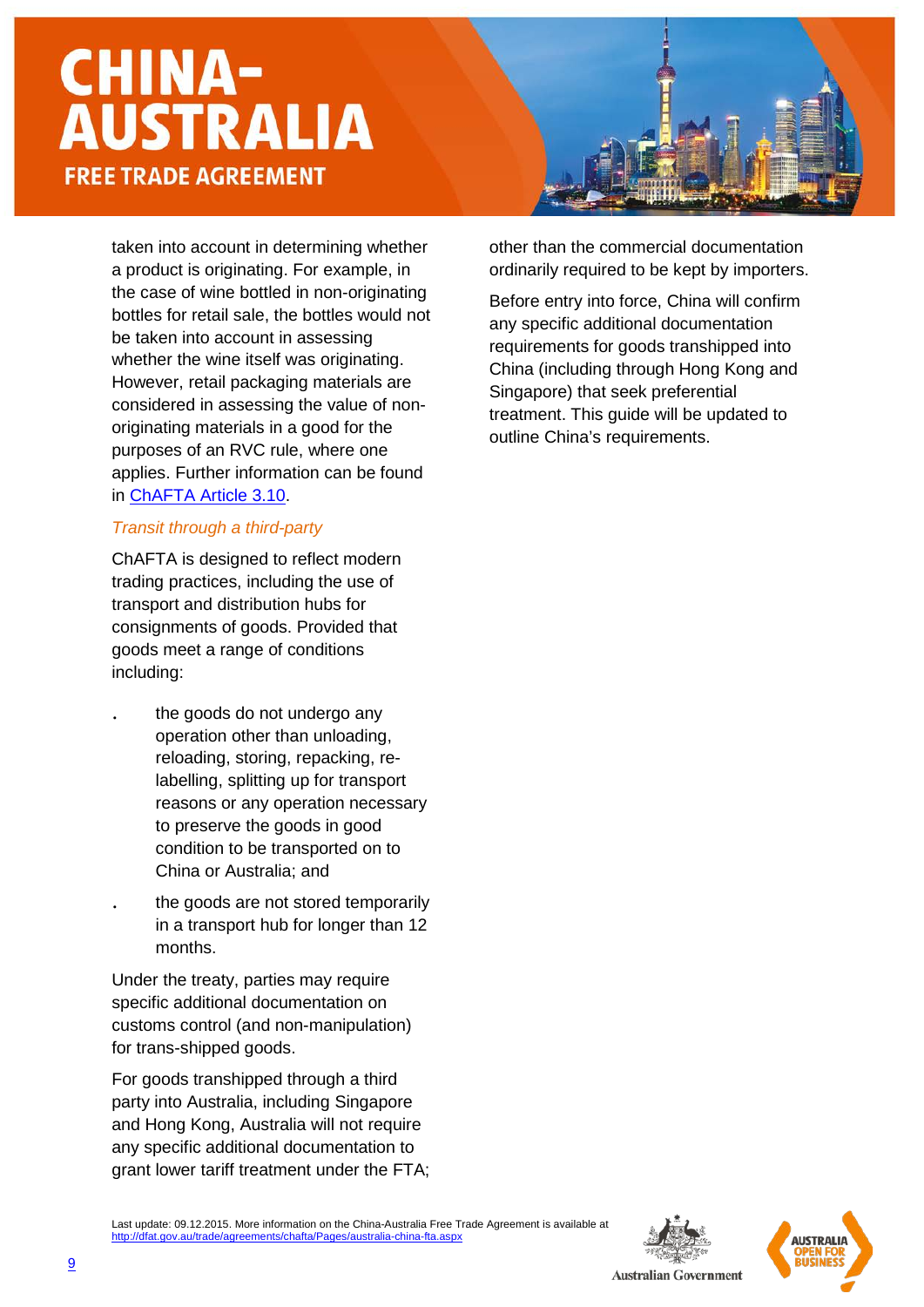#### **A GUIDE TO USING RULES OF ORIGIN UNDER CHAFTA**

![](_page_9_Figure_1.jpeg)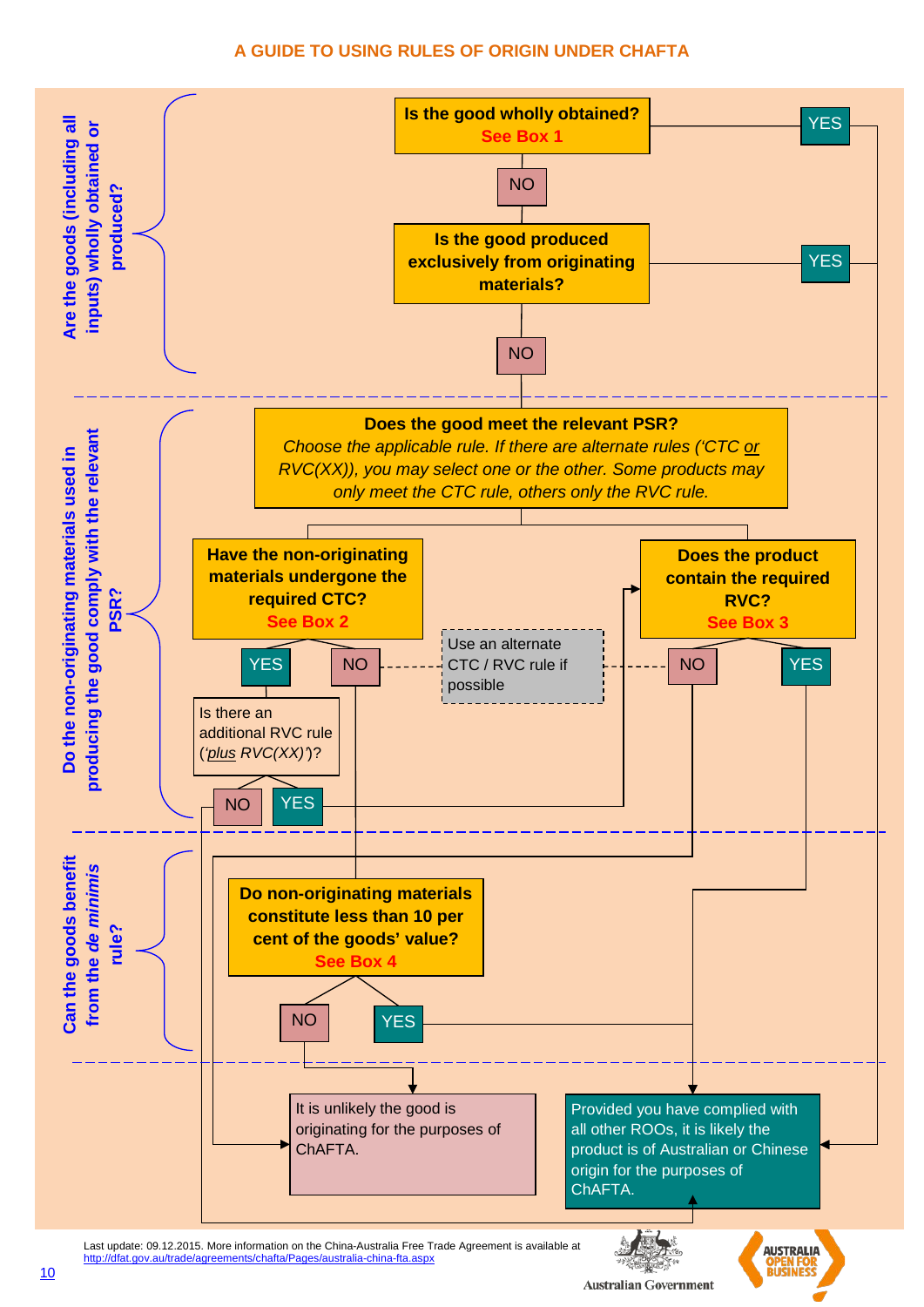#### **A GUIDE TO USING RULES OF ORIGIN UNDER CHAFTA**

|  | 1. Is the good wholly obtained? |  |
|--|---------------------------------|--|
|  |                                 |  |

#### *Wholly obtained goods from the territory of one or both of the parties [\(see Article](http://dfat.gov.au/trade/agreements/chafta/official-documents/Documents/chafta-chapter-3-rules-of-origin-and-implementation-procedures.docx) 3.3):*

live animals born and raised in the territory;

goods obtained from live animals born and raised in the territory;

goods obtained directly from hunting, trapping, fishing, aquaculture, gathering or capturing conducted in the territory of a Party;

plants and plant products harvested, picked or gathered in the territory of a Party;

mineral and other naturally occurring substances extracted or taken in the territory of a Party

goods, other than fish, shellfish, plant and other marine life, extracted or taken from the waters, seabed or subsoil beneath the seabed outside the territory of the Party, provided that the Party has the right to exploit such water, seabed or subsoil beneath the seabed in accordance with international law and the domestic law of the Party;

goods (fish, shellfish, plant and other marine life) taken from the high seas by a vessel registered with a Party and flying its flag;

goods obtained or produced from the goods referred to above on board factory ships registered with a Party and flying its flag;

waste and scrap derived from production in the territory or from used goods collected in the territory of a Party; provided that such goods are fit only for the recovery of raw materials;

goods produced entirely in the territory of a Party exclusively from goods referred to above

#### **1. Does the good meet the relevant Change in Tariff Classification Rule?**

Check the CTC rule applicable to the tariff classification for your goods at [Annex II: Product](http://www.dfat.gov.au/fta/kafta/html/kafta-schedule-product-specific-rules.html)  [Specific Rules of Origin,](http://www.dfat.gov.au/fta/kafta/html/kafta-schedule-product-specific-rules.html) for [example:](http://www.dfat.gov.au/fta/kafta/html/kafta-schedule-product-specific-rules.html)

**CC** – do the non-originating inputs that went into the product now come under a different chapter as part of the finished product (change in any of the first two digits of the tariff classification)?

**CTH** – do the non-originating inputs that went into the good now come under a different tariff heading as part of the finished product (change in any of the first four digits of the tariff classification)?

**CTSH**— do the non-originating inputs that went into the product now come under a different tariff subheading as part of the finished product (change in any of the six digits of the tariff classification)?

**3. Does the good comply with the Regional Value Content rule?** 

#### **Working out the RVC**

The RVC percentage of a good can be assessed using the following method. Further information is available in [ChAFTA](http://dfat.gov.au/trade/agreements/chafta/official-documents/Documents/chafta-chapter-3-rules-of-origin-and-implementation-procedures.docx) Article 3.5:

$$
RVC = \frac{V - VNM}{V} \times 100
$$

**RVC** is the regional value content, expressed as a percentage;

**V** is the value of the good, as determined in accordance with the provisions of the Customs Valuation Agreement:

The value of goods is worked out in accordance with the WTO *Customs Valuation Agreement*. Generally speaking, the value is the purchase price of the good plus any transaction costs like brokerage, packaging etc. Consult your customs broker if you think there may be an issue in identifying the value of your goods.

**VNM** is the value of non-originating materials, including materials of undetermined origin, used in the production of the good. Further details about determining VNM can be found in [ChAFTA Article 3.5\(2\).](http://dfat.gov.au/trade/agreements/chafta/official-documents/Documents/chafta-chapter-3-rules-of-origin-and-implementation-procedures.docx)

#### **4. Can the good benefit from the** *de minimis* **principle***?*

*De minimis* allows goods where the inputs have not undergone the requisite CTC to still qualify as originating if the value of non-originating materials does not exceed 10 per cent of the value of the final good.

The good still needs to meet all other applicable ROO provisions.

Se[e Article](http://dfat.gov.au/trade/agreements/chafta/official-documents/Documents/chafta-chapter-3-rules-of-origin-and-implementation-procedures.docx) 3.7 for more information.

![](_page_10_Picture_30.jpeg)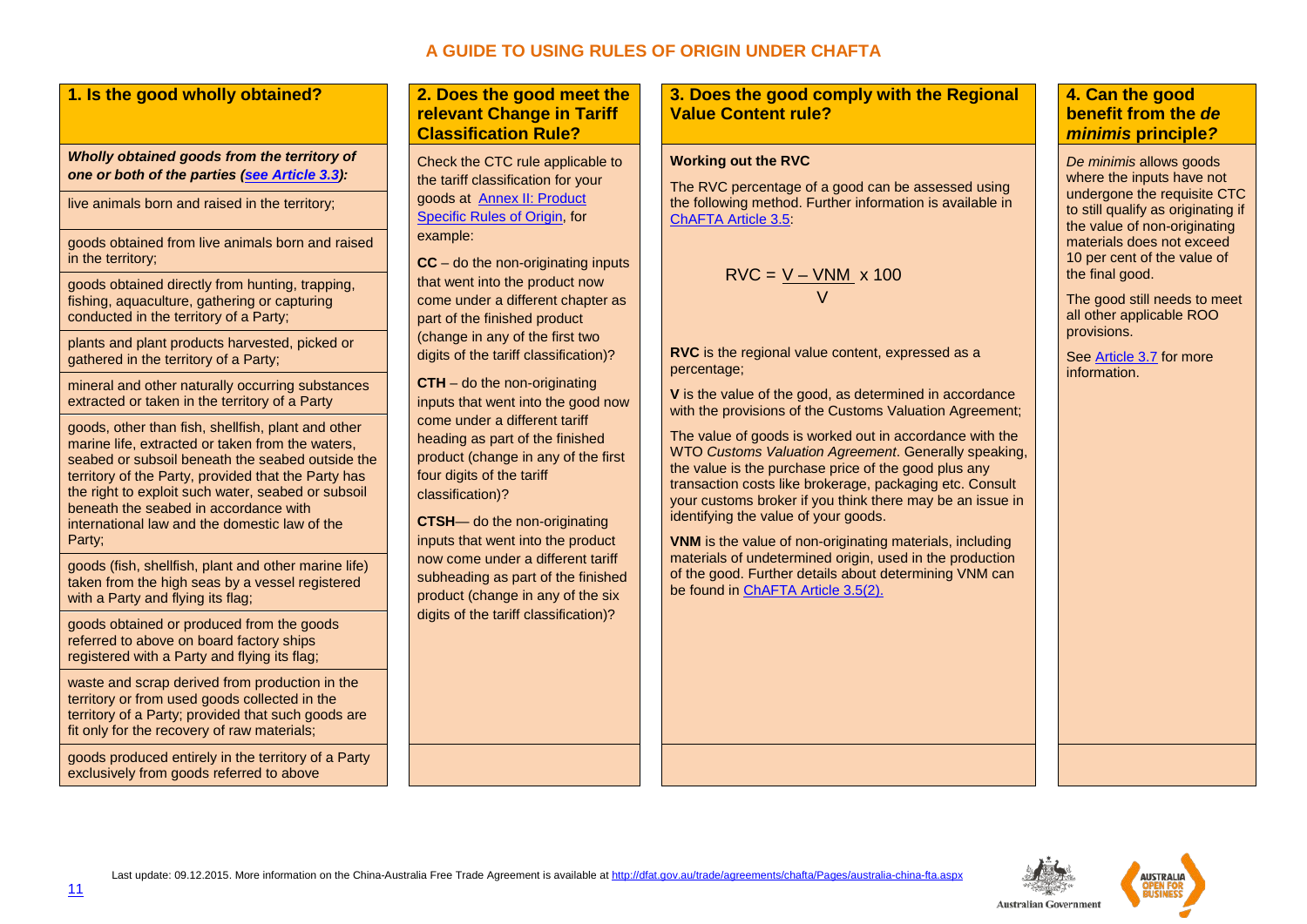### 4 CERTIFY

#### **STEP 4: PREPARE A CERTIFICATE OF ORIGIN FOR YOUR GOODS**

Once you have gone through the first three steps and determined that your goods will qualify for preferential tariff treatment under ChAFTA, you will need to complete the appropriate documentation to demonstrate this, should you be asked, to the importing customs authority. This can be done by using a Certificate of Origin (COO).

A COO needs to be issued by an authorised body in the country of origin.

For exporters to China, Australia's authorised bodies are:

- . [The Australian Chamber of](https://www.acci.asn.au/)  [Commerce and Industry](https://www.acci.asn.au/) (ACCI)
- . [The Australian Industry Group](http://www.aigroup.com.au/) (AIG)
- . [The Australian Grape and Wine](https://www.wineaustralia.com/)  [Authority](https://www.wineaustralia.com/) (AGWA) (for wine and wine-related products)

For importers to Australia, China's authorised bodies are:

- . General Administration of Quality Supervision, Inspection and Quarantine (AQSIQ)
- The China Council for the Promotion of International Trade

These authorised bodies have COO templates you can use. An example is included at the end of this guide, but exporters should seek the authorised template from the relevant authorising body (page 15). Further contact details are available at the end of this guide (page 14).

A COO applies to a single shipment, it may cover one or more goods but must not exceed 20 items and is valid for one year.

Under ChAFTA, exporters or producers must maintain all records necessary to demonstrate a goods' origin for three years after signing a COO or longer where a Party's laws and regulations require.

Exporters or importers into Australia should note that records must be retained for five years.

[ChAFTA](http://dfat.gov.au/trade/agreements/chafta/official-documents/Documents/chafta-chapter-3-rules-of-origin-and-implementation-procedures.docx) Article 3.20 provides details on record keeping requirements.

#### Declaration of Origin

Alternatively, an exporter or producer may choose to complete a Declaration of Origin (DOO). A DOO may be accepted in place of a COO for goods covered by an advance ruling on origin. A DOO must be based on a template set out in **Annex 3-B of ChAFTA**. Using a DOO is a form of self-certification and does not require the DOO to be issued by an authorised body. More information about advance rulings can be found on page 2 of this guide and in [ChAFTA](http://dfat.gov.au/trade/agreements/chafta/official-documents/Documents/chafta-chapter-3-rules-of-origin-and-implementation-procedures.docx)  [Article](http://dfat.gov.au/trade/agreements/chafta/official-documents/Documents/chafta-chapter-3-rules-of-origin-and-implementation-procedures.docx) 4.9.

DOOs apply to a single shipment and remain valid for one year. A DOO template is included at the back of this guide (page 16).

#### Waiver of Certificate of Origin

A COO or DOO will not always be required. For certain goods, Australia or China have waived the requirement altogether. Neither country will require a COO or DOO for goods where the total customs value is less than 1000 AUD

![](_page_11_Picture_23.jpeg)

![](_page_11_Picture_24.jpeg)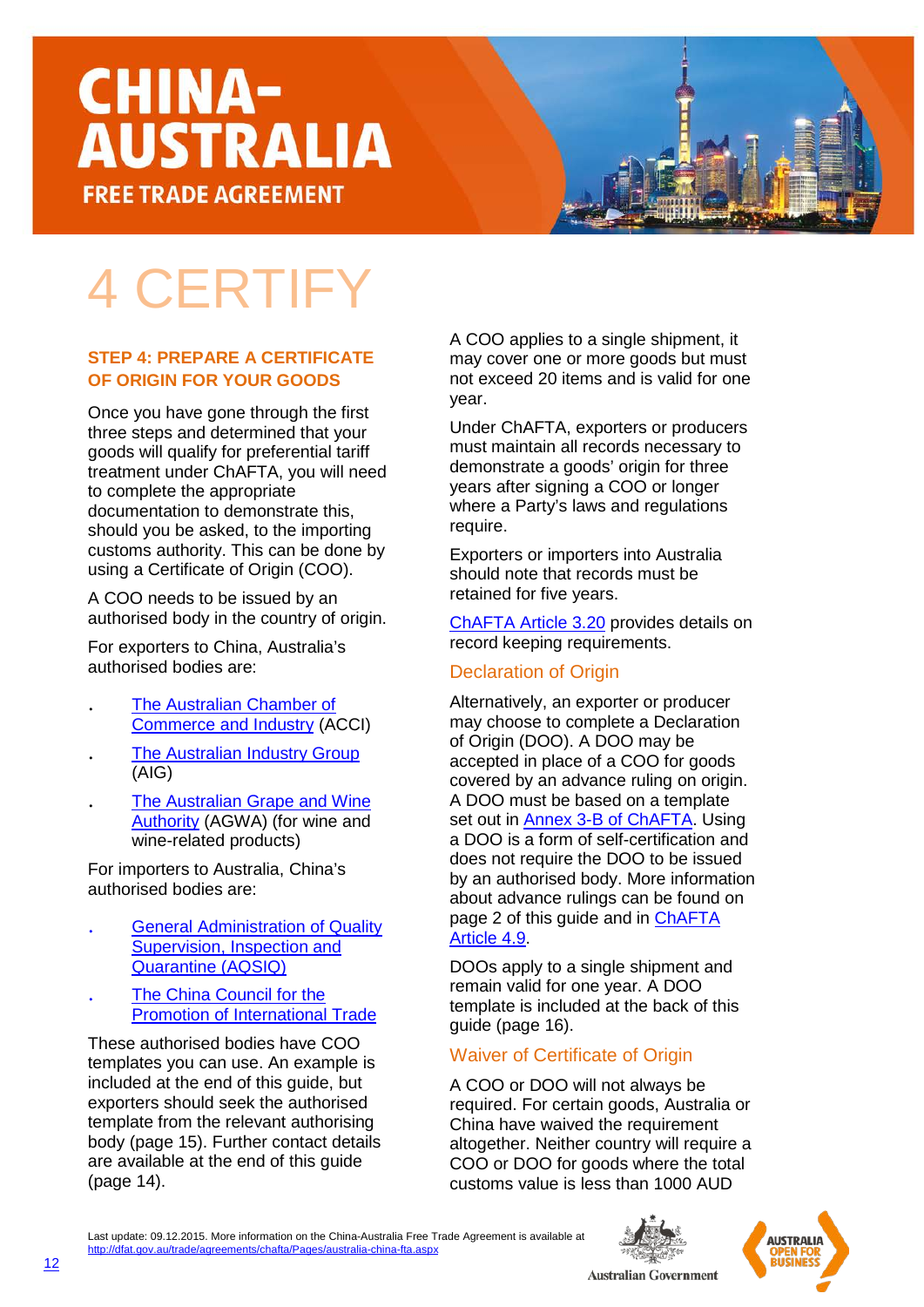(for Australia) or 6000 RMB (for China). ChAFTA allows both countries to raise this threshold as required. You should check with the relevant importing customs authority for more up-to-date information.

#### Verification

Customs authorities may need to verify the information contained in a COO or DOO. The approach they follow for such processes is outlined in [ChAFTA](http://dfat.gov.au/trade/agreements/chafta/official-documents/Documents/chafta-chapter-3-rules-of-origin-and-implementation-procedures.docx) Article [3.21.](http://dfat.gov.au/trade/agreements/chafta/official-documents/Documents/chafta-chapter-3-rules-of-origin-and-implementation-procedures.docx) Verification activities may involve:

- . requests for information from the authorised body, the importer, the exporter, or the producer;
- . requests for information from the exporting customs authority; or
- . a request to undertake a verification visit to the premises or factory of the exporter or producer.

#### Seeking preferential rates before entry into force

#### *Shipments en route to Australia or China before entry into force*

China will not accept COOs issued before entry into force of ChAFTA, for goods en route. In this circumstance, preferential treatment can be sought

retrospectively. In such a case, exporters must note their intention to seek retrospective preferential treatment, at the time of importation by selecting the appropriate option on China's importation documentation.

Australia will accept a COO issued before entry into force for goods en route (traders should contact China's authorised bodies for details on when they will begin issuing COO) and, if required, such goods may claim a refund of duty paid if a COO was not available at the time of importation.

#### *Goods stored in bonded warehouses at the time of entry into force*

Under domestic regulations, China considers goods in bonded warehouses in China at the time of entry into force as having entered China. These goods will not be eligible for preferential tariff treatment under ChAFTA.

In Australia, goods stored in bonded warehouses as of the date of entry into force will be eligible for preferential tariff treatment under ChAFTA, as long as they meet the other requirements of the FTA.

![](_page_12_Picture_15.jpeg)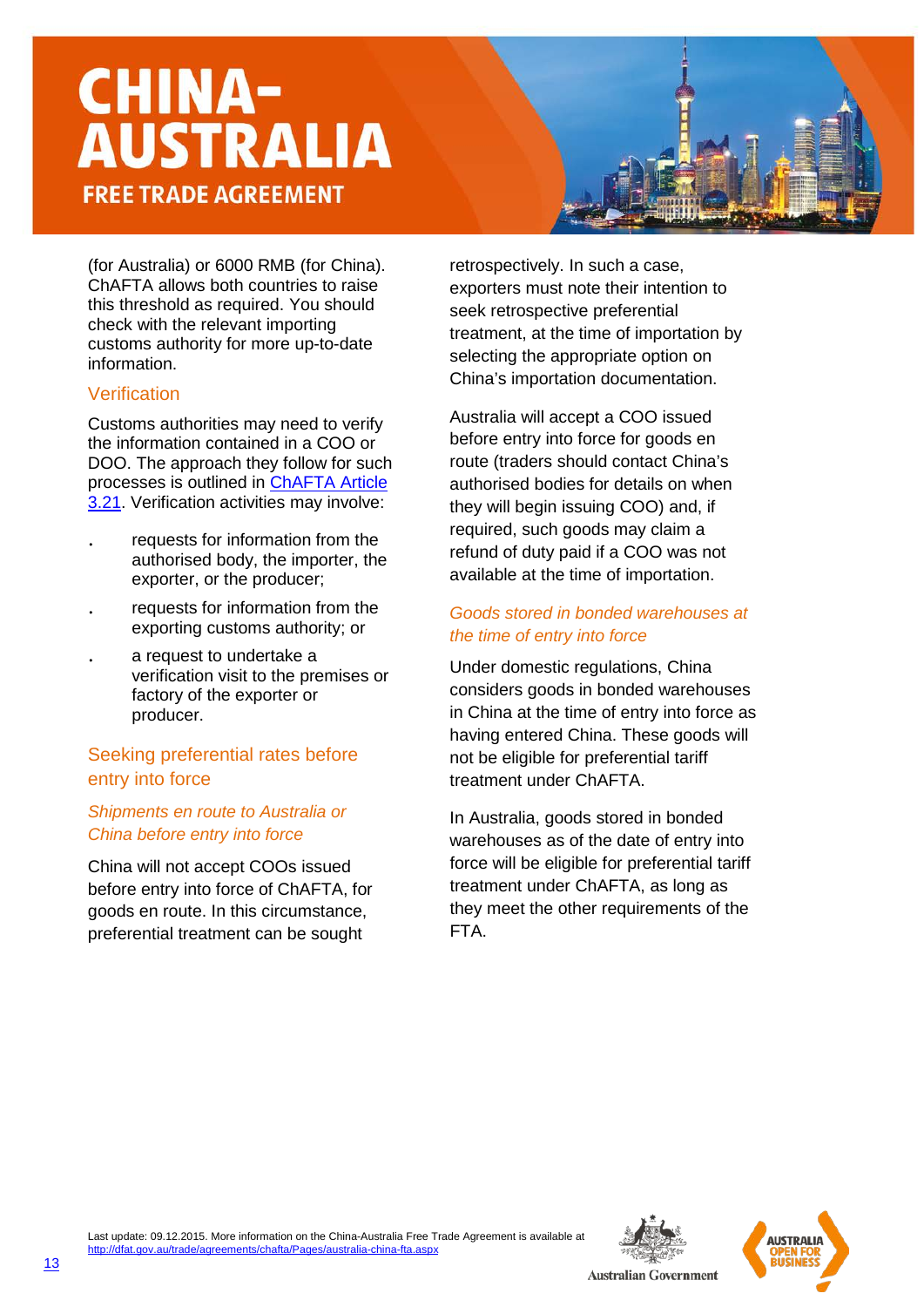#### **CONTACTS FOR FURTHER INFORMATION**

#### **Australia**

For general inquiries concerning ChAFTA

. **Department of Foreign Affairs and Trade** Ph: (02) 6261 1888 Email: [chinafta@dfat.gov.au](mailto:chinafta@dfat.gov.au) Web: [dfat.gov.au/trade/agreements/chafta/Pages/australia-china-fta.aspx](http://dfat.gov.au/trade/agreements/chafta/Pages/australia-china-fta.aspx)

For all Australian customs matters, including import requirements and procedures, advance rulings, enquiries about tariff classifications and ROOs

- . **Department of Immigration and Border Protection** Ph: 131 881
- . Email chafta@border.gov.au Web: [www.border.gov.au/Busi/Free/China](http://www.border.gov.au/Busi/Free/China) (this site includes sample COOs and DOOs)

For queries regarding COOs for export to China

- · **Australian Chamber of Commerce and Industry** Ph: (02) 6273 2311 Email: info@acci.asn.au Web: [www.acci.asn.au/certificates-origin](http://www.acci.asn.au/certificates-origin)
- · **Australian Industry Group** Web: [www.aigroup.com.au/trade/certificateoforigin](http://www.aigroup.com.au/trade/certificateoforigin) Phone: (03) 9867 0132 or email tradedocs@aigroup.com.au
- · **Australian Grape and Wine Authority** Web: [www.wineaustralia.com/](http://www.wineaustralia.com/) Phone: 08 8228 2000

#### **China**

- . **China Customs Service** Web: [english.customs.gov.cn/](http://english.customs.gov.cn/)
- . **China Ministry of Commerce FTA Network** Web: [fta.mofcom.gov.cn/topic/enaustralia.shtml](http://fta.mofcom.gov.cn/topic/enaustralia.shtml)

For queries regarding COOs for import to Australia

- · General Administration of Quality Supervision, Inspection and Quarantine (AQSIQ)
- The [China Council for the Promotion of International Trade](http://www.ccpit.org.cn/contact.asp?action=lxwm)

Last update: 09.12.2015. More information on the China-Australia Free Trade Agreement is available at <http://dfat.gov.au/trade/agreements/chafta/Pages/australia-china-fta.aspx>

![](_page_13_Picture_19.jpeg)

![](_page_13_Picture_20.jpeg)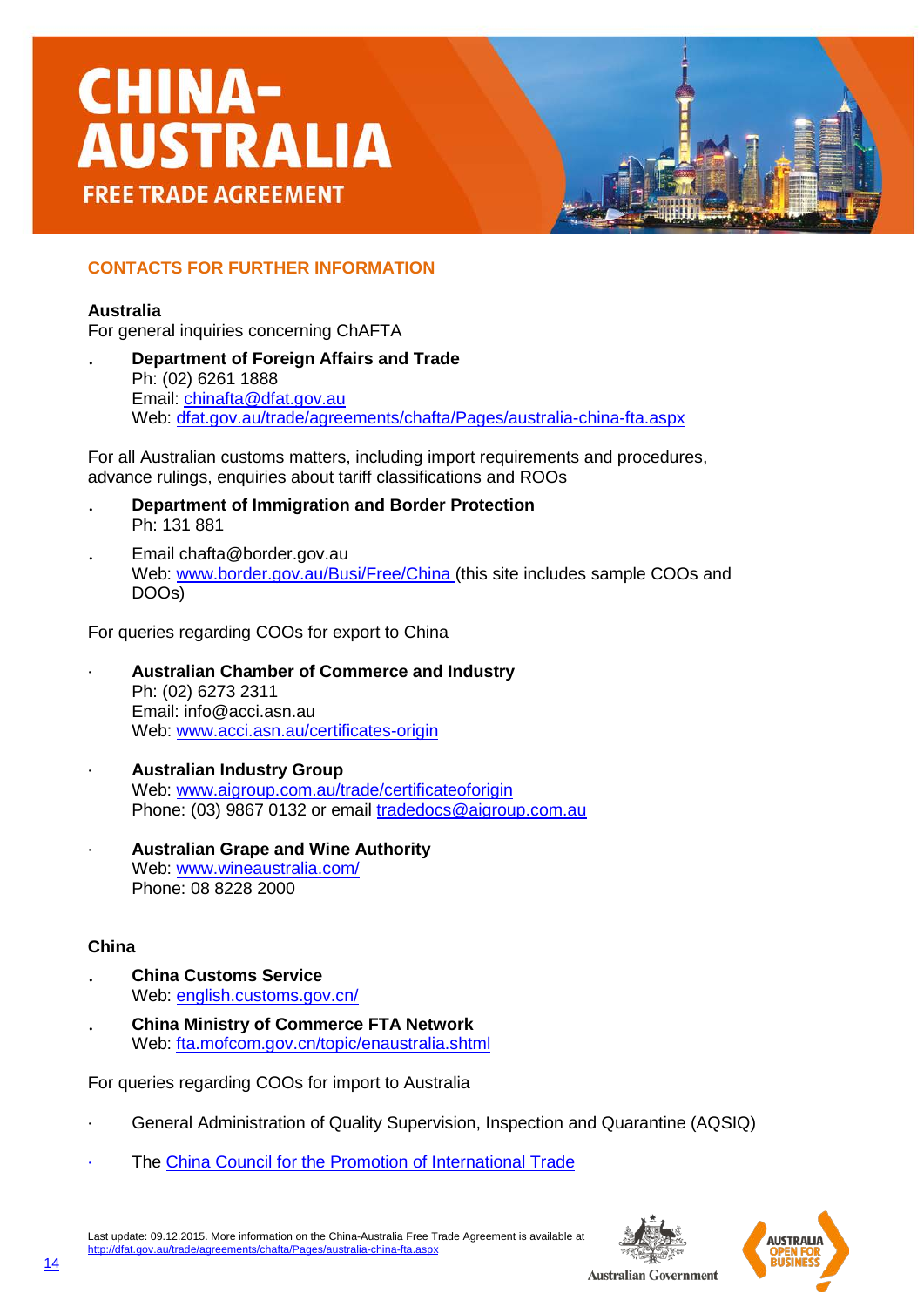![](_page_14_Picture_0.jpeg)

![](_page_14_Picture_1.jpeg)

#### **(SAMPLE ONLY- EXPORTERS SHOULD SEEK ORIGINALS FROM RELEVANT AUTHORISED BODIES)**

| 1. Exporter's name, address and country:                                                                                                    |              |                                                                                                 | <b>Certificate No.:</b>                                                                                                                                                                                                                                                                       |                         |                                                                                                  |                                    |  |  |
|---------------------------------------------------------------------------------------------------------------------------------------------|--------------|-------------------------------------------------------------------------------------------------|-----------------------------------------------------------------------------------------------------------------------------------------------------------------------------------------------------------------------------------------------------------------------------------------------|-------------------------|--------------------------------------------------------------------------------------------------|------------------------------------|--|--|
|                                                                                                                                             |              |                                                                                                 | <b>CERTIFICATE OF ORIGIN</b><br>Form for China-Australia Free Trade Agreement                                                                                                                                                                                                                 |                         |                                                                                                  |                                    |  |  |
|                                                                                                                                             |              | 2. Producer's name and address (if known):                                                      | Issued in: <b>Sandware</b>                                                                                                                                                                                                                                                                    |                         |                                                                                                  |                                    |  |  |
| 3. Importer's name, address and country (if For official use only:<br>known):                                                               |              |                                                                                                 |                                                                                                                                                                                                                                                                                               |                         |                                                                                                  |                                    |  |  |
| 4. Means of transport and route (if known)<br>Departure date:<br>Vessel/Flight/Train/Vehicle No.:<br>Port of loading:<br>Port of discharge: |              |                                                                                                 | 5. Remarks:                                                                                                                                                                                                                                                                                   |                         |                                                                                                  |                                    |  |  |
| 6.<br>Item<br>numbers on<br>packages<br>numb<br>(optional)<br>er<br>(max.<br>20)                                                            | 7. Marks and | 8. Number and kind of<br>packages; description of<br>goods                                      | 9. HS code<br>(6-digit code)                                                                                                                                                                                                                                                                  | 10. Origin<br>criterion | 11. Gross or<br>net weight or<br>other<br>quantity (e.g.<br>Quantity<br>Unit, litres,<br>$m3$ .) | 12. Invoice<br>Inumber<br>and date |  |  |
|                                                                                                                                             |              |                                                                                                 |                                                                                                                                                                                                                                                                                               |                         |                                                                                                  |                                    |  |  |
| goods exported to                                                                                                                           |              | 13. Declaration by the exporter or producer<br>above-stated information is correct and that the | 14 Certification<br>The undersigned hereby declares that the On the basis of the control carried out, it is hereby<br>certified that the information herein is correct and<br>that the described goods comply with the origin<br>requirements of the China-Australia Free Trade<br>Agreement. |                         |                                                                                                  |                                    |  |  |
| (Importing Party)<br>comply with the origin requirements specified in<br>the China-Australia Free Trade Agreement.                          |              |                                                                                                 |                                                                                                                                                                                                                                                                                               |                         |                                                                                                  |                                    |  |  |
|                                                                                                                                             |              |                                                                                                 | Place, date, and signature and stamp of the<br><b>Authorised Body</b>                                                                                                                                                                                                                         |                         |                                                                                                  |                                    |  |  |
|                                                                                                                                             |              | Place, date and signature of authorised person                                                  | Tel:                                                                                                                                                                                                                                                                                          |                         |                                                                                                  | Fax:                               |  |  |
|                                                                                                                                             |              |                                                                                                 | Address:                                                                                                                                                                                                                                                                                      |                         |                                                                                                  |                                    |  |  |

![](_page_14_Picture_4.jpeg)

**AUSTRAL** 

![](_page_14_Picture_5.jpeg)